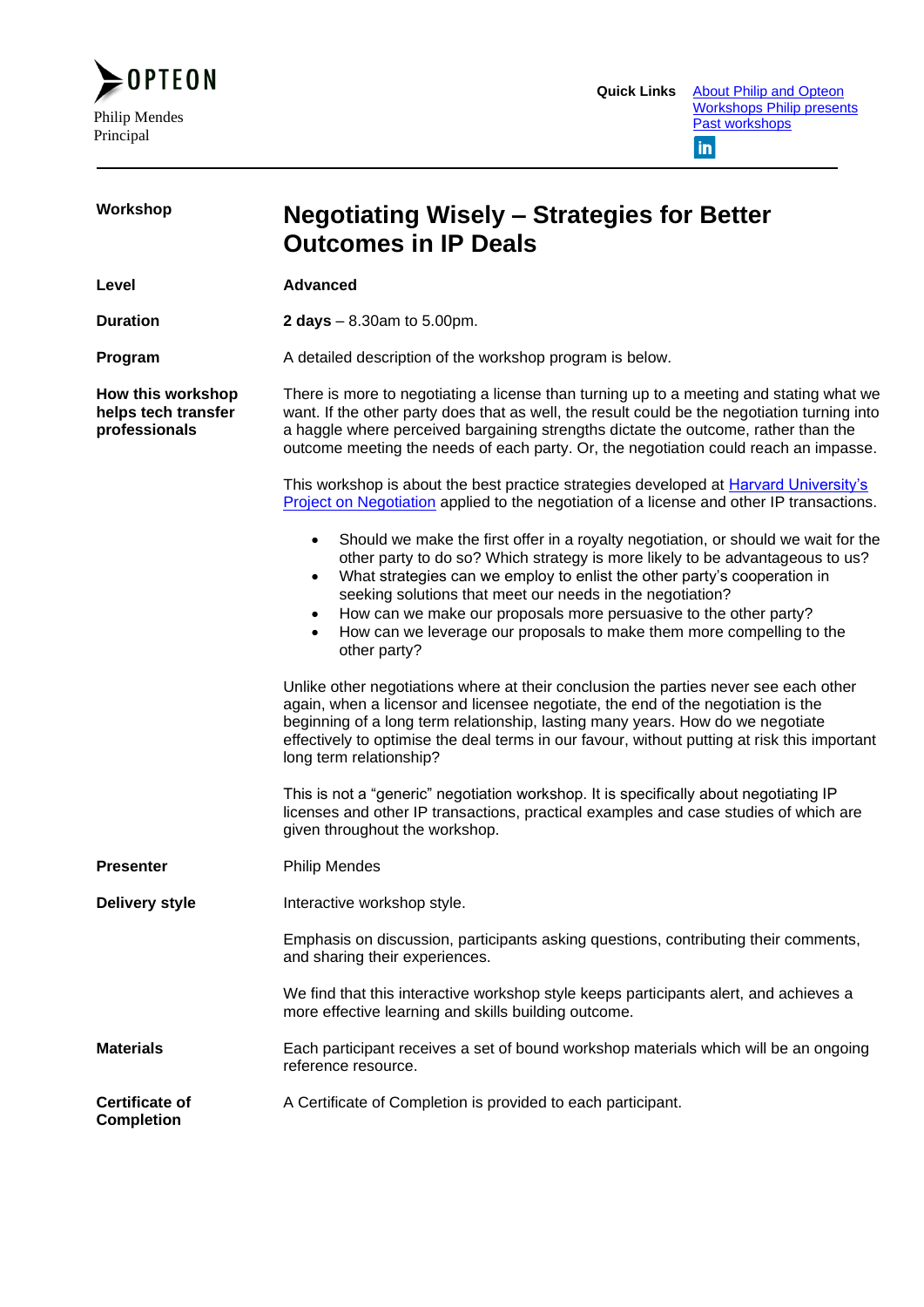## **NEGOTIATING WISELY: STRATEGIES FOR BETTER OUTCOMES IN LICENSE NEGOTIATIONS**

| DAY <sub>1</sub> |                                                                                      |                                                                                                                                                                                                                                                                                                                                              |
|------------------|--------------------------------------------------------------------------------------|----------------------------------------------------------------------------------------------------------------------------------------------------------------------------------------------------------------------------------------------------------------------------------------------------------------------------------------------|
| 8.30             | <b>Welcome and Introductions</b>                                                     |                                                                                                                                                                                                                                                                                                                                              |
| 9.00             | Preparing for a negotiation of a IP deal                                             | Making sure its not over before you begin. Preparing strategically. What to make sure you do before the negotiation starts.<br>Finding out about the other party. Sources of information. Tools to help preparations. Identifying interests and needs.<br>BATNAs. Benchmarking the deal. Your team and their roles.                          |
| 9.45             | Preparing for a negotiation of a IP deal<br>(cont)                                   | As above, continued                                                                                                                                                                                                                                                                                                                          |
| 10.30            | <b>Morning Tea &amp; Networking</b>                                                  |                                                                                                                                                                                                                                                                                                                                              |
| 11.00            | <b>Negotiate Interests, not Positions, in a IP</b><br>deal                           | The effect of negotiating positions on a deal. What are interests and needs? Why negotiate interests and needs instead of<br>positions, and why doing so achieves better outcomes in a deal. Strategies for negotiating interests and inventing options.<br>Making the other party want to negotiate interests instead of positions.         |
| 11.45            | <b>Starting the Negotiation of a IP deal:</b><br><b>Strategies at first meetings</b> | Creating the right mood or climate for a deal. Information gathering. Asking questions as a strategy. Controlling the issues in<br>a negotiation – setting the agenda for the issues you want to address. Agenda setting strategically. Making the other party<br>informed. Accommodation. Momentum in a negotiation and how to maintain it. |
| 12.30            | <b>Lunch &amp; Networking</b>                                                        |                                                                                                                                                                                                                                                                                                                                              |
| 1.30             | <b>Negotiation Exercise</b>                                                          | Participants are divided into teams, presented with a negotiation scenario, and challenged to implement the strategies covered<br>in the workshop to find solutions to the negotiation challenge set, in a role play exercise.                                                                                                               |
| 2.45             | <b>Negotiating Money Terms in a IP deal</b>                                          | Strategies to more effectively negotiate money terms in a transaction. Strategies to carve up a fixed pie. Strategies to<br>effectively expand the pie, and then to more effectively carve it.                                                                                                                                               |
| 3.30             | <b>Afternoon Tea &amp; Networking</b>                                                |                                                                                                                                                                                                                                                                                                                                              |
| 4.00             | <b>Negotiating Money Terms in a IP deal</b>                                          | As above, continued                                                                                                                                                                                                                                                                                                                          |
| 4.45             | <b>Negotiating with Difficult People in a IP</b><br>deal                             | Strategies for dealing with a difficult party. How to handle a difficult negotiator – things to make sure you do, and their effect<br>on the difficult negotiator. Strategies and techniques including reframing. How to find joint solutions.                                                                                               |
| 5.30             | <b>Close</b>                                                                         |                                                                                                                                                                                                                                                                                                                                              |